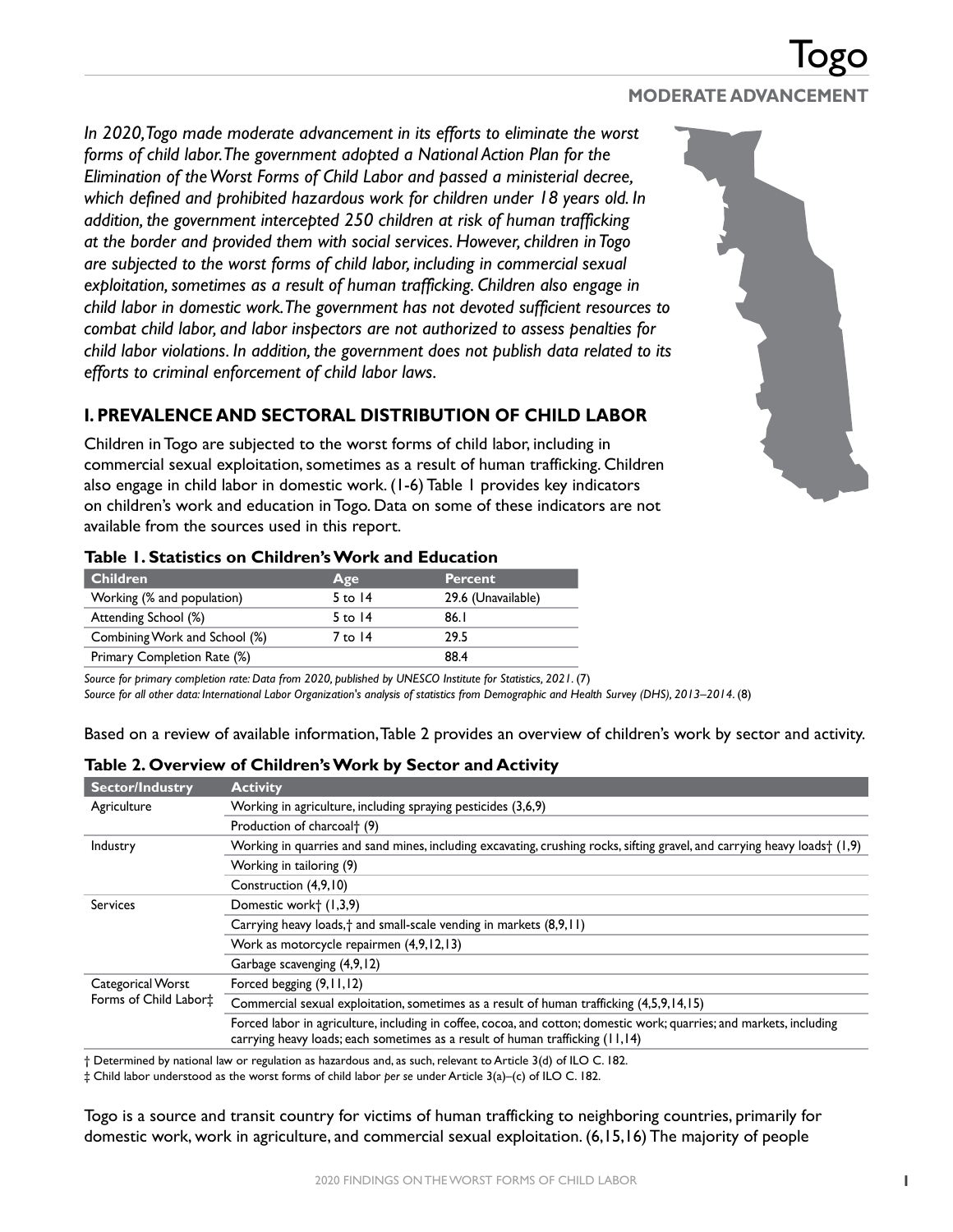

trafficked in Togo are children. (15) Parents may be complicit in child trafficking by sending a child to a relative or friend to attend school in a larger town or city, a practice that may place children at risk of exploitation as a result of internal human trafficking. (5,6,9,15-17)

Although education is free and compulsory by law, parents must pay for associated fees, uniforms, and school supplies, which makes education prohibitively expensive for many families. (6,18-20) Research found that long distances to schools and physical and sexual abuse in schools also posed barriers to education for some children. (5,6,19-21)

# **II. LEGAL FRAMEWORK FOR CHILD LABOR**

Togo has ratified all key international conventions concerning child labor (Table 3).

### **Table 3. Ratification of International Conventions on Child Labor**

| C<br>Ÿ3<br>U<br>L<br>u |
|------------------------|
|------------------------|

|  | <b>Convention</b>                                                                          | <b>Ratification</b> |
|--|--------------------------------------------------------------------------------------------|---------------------|
|  | ILO C. 138, Minimum Age                                                                    |                     |
|  | ILO C. 182, Worst Forms of Child Labor                                                     |                     |
|  | UN CRC                                                                                     |                     |
|  | UN CRC Optional Protocol on Armed Conflict                                                 |                     |
|  | UN CRC Optional Protocol on the Sale of Children, Child Prostitution and Child Pornography |                     |
|  | Palermo Protocol on Trafficking in Persons                                                 |                     |

The government's laws and regulations are in line with relevant international standards (Table 4).

### **Table 4. Laws and Regulations on Child Labor**

|                                                                                            | <b>Meets</b>                             |     |                                                                                                                                                                                                                                 |
|--------------------------------------------------------------------------------------------|------------------------------------------|-----|---------------------------------------------------------------------------------------------------------------------------------------------------------------------------------------------------------------------------------|
| <b>Standard</b>                                                                            | <b>International</b><br><b>Standards</b> | Age | Legislation                                                                                                                                                                                                                     |
| Minimum Age for Work                                                                       | Yes                                      | 15  | Article 150 of the Labor Code; Article 262 of the Children's Code; Article<br>881.1a of the Penal Code (22-24)                                                                                                                  |
| Minimum Age for Hazardous<br>Work                                                          | Yes                                      | 18  | Article 151 of the Labor Code; Arrete 1556 (22,29)                                                                                                                                                                              |
| <b>Identification of Hazardous</b><br>Occupations or Activities<br>Prohibited for Children | Yes                                      |     | Articles 263–264 of the Children's Code: Articles 319.9 and 882 of the Penal<br>Code; Article 151 of the Labor Code; Articles 1-11 of Arrete 1556 (22-24,29)                                                                    |
| Prohibition of Forced Labor                                                                | Yes                                      |     | Articles 4 and 151 of the Labor Code: Articles 264 and 411 of the Children's<br>Code; Articles 150.3 and 151 of the Penal Code (22-24)                                                                                          |
| Prohibition of Child Trafficking                                                           | Yes                                      |     | Article 151 of the Labor Code; Articles 2–6 of Law No. 2005-009 Suppressing<br>Child Trafficking in Togo; Articles 264 and 411-414 of the Children's Code;<br>Articles 150.3, 151, 317-323 and 882 of the Penal Code (22-24,26) |
| Prohibition of Commercial<br>Sexual Exploitation of Children                               | Yes                                      |     | Article 151 of the Labor Code; Articles 264, 276.f, and 387-390 of the<br>Children's Code; Article 224 of the Penal Code (22-24)                                                                                                |
| Prohibition of Using Children<br>in Illicit Activities                                     | Yes                                      |     | Article 151 of the Labor Code; Articles 264, 276.i, and 405 of the Children's<br>Code; Articles 317.7, 319.9 and 329.8 of the Penal Code (22-24)                                                                                |
| Minimum Age for Voluntary<br><b>State Military Recruitment</b>                             | Yes                                      | 18  | Article 426 of the Children's Code; Article 42 of Law No. 2007-010 Regarding<br>the General Statute of the Togolese Armed Forces (23,27)                                                                                        |
| Prohibition of Compulsory<br>Recruitment of Children by<br>(State) Military                | Yes*                                     |     | Article 426 of the Children's Code; Articles 146.14, 147.11 and 342 of the Penal<br>Code (23,24)                                                                                                                                |
| Prohibition of Military<br>Recruitment by Non-state<br><b>Armed Groups</b>                 | Yes                                      |     | Article 426 of the Children's Code: Articles 146.14, 147.11 and 342 of the Penal<br>Code (23,24)                                                                                                                                |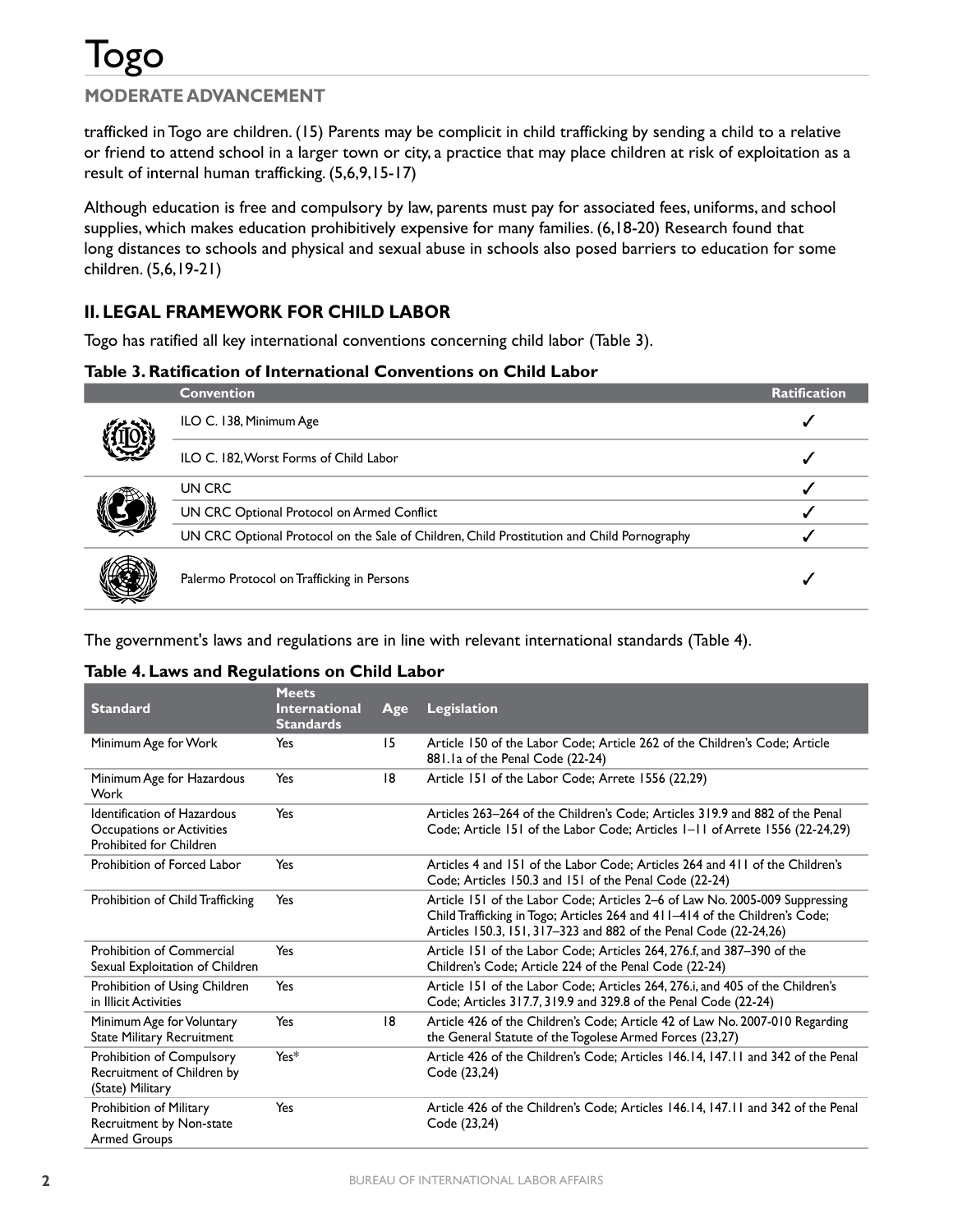| <b>Standard</b>                 | <b>Meets</b><br>International Age Legislation<br><b>Standards</b> |    |                                                                            |
|---------------------------------|-------------------------------------------------------------------|----|----------------------------------------------------------------------------|
| <b>Compulsory Education Age</b> | Yes                                                               | 15 | Article 35 of the Constitution; Article 255 of the Children's Code (23,28) |
| <b>Free Public Education</b>    | Yes                                                               |    | Article 35 of the Constitution (28)                                        |
|                                 |                                                                   |    |                                                                            |

## **Table 4. Laws and Regulations on Child Labor (Cont.)**

\* No conscription (27)

The Government of Togo signed into effect Ministerial Decree 1556 in May 2020, which amends 1464 of 2007. (6,29) Ministerial Decree 1556 defines and prohibits hazardous work activities for children under age 18, previously undefined, and in particular, forbids children from working with or in the vicinity of machines without proper protective equipment; working with sharp blades; in charcoal production; as well as in cinemas, theaters, cafes, and circuses. (29,30) Furthermore, Ministerial Decree 1556 prohibits children from working longer than eight hours a day. It also prohibits children from working during the night. (6,29,30) Despite these additional protections, Ministerial Decree 1556 still permits children as young as age 15 to perform some hazardous tasks, such as transporting heavy loads. This permission violates Article 3(3) of Convention 138, which permits children as young as age 16 (but not age 15) to perform hazardous tasks as long as their health, safety, and morals are fully protected and they receive adequate training. (30,31)

## **III. ENFORCEMENT OF LAWS ON CHILD LABOR**

The government has established institutional mechanisms for the enforcement of laws and regulations on child labor (Table 5). However, gaps exist within the operations of enforcement agencies that may hinder adequate enforcement of their child labor laws.

| <b>Organization/Agency</b>                                                                                                       | <b>Role</b>                                                                                                                                                                                                                                                                                                                                                                                                                                                                                                                                                                                                                                                                                                                                                                                                                                                                                                                                                          |
|----------------------------------------------------------------------------------------------------------------------------------|----------------------------------------------------------------------------------------------------------------------------------------------------------------------------------------------------------------------------------------------------------------------------------------------------------------------------------------------------------------------------------------------------------------------------------------------------------------------------------------------------------------------------------------------------------------------------------------------------------------------------------------------------------------------------------------------------------------------------------------------------------------------------------------------------------------------------------------------------------------------------------------------------------------------------------------------------------------------|
| Ministry of Civil Service,<br>Labor, and Administrative<br>Reform (MOL)                                                          | Enforces all labor laws, including child labor laws. (6,32) Through its Unit to Combat Child Labor, withdraws<br>children from child labor situations, raises awareness, and collects data. (33)                                                                                                                                                                                                                                                                                                                                                                                                                                                                                                                                                                                                                                                                                                                                                                     |
| Ministry of Justice and<br><b>Government Relations</b>                                                                           | Enforces criminal laws related to the worst forms of child labor and prosecutes violators. (6,33)                                                                                                                                                                                                                                                                                                                                                                                                                                                                                                                                                                                                                                                                                                                                                                                                                                                                    |
| Ministry of Social Action,<br>Promotion of Women and<br>Literacy (MASPFA), Director<br>General for the Protection<br>of Children | Raises awareness of child labor issues, enforces laws against the worst forms of child labor, provides technical<br>assistance, and leads government efforts to combat human trafficking. (6,10,13) Supports a network of 42 foster<br>families in 4 regional capitals. (34) Operates the Allo 1011 hotline for reporting child abuse, including child<br>trafficking. (14,34,35) In 2020, the Allo 1011 platform received 11,634 calls, of which 4,517 were substantive<br>and 86 were related to child trafficking or economic exploitation. (6) The public can report child issues to Allo<br>1011 via SMS text message, through a mobile application, or through a real-time interactive website. (6) During<br>the reporting period, the MSA provided cell phones to the program's network of 150 contacts to facilitate<br>coverage throughout the country. The network used an informal referral system when callers had identified<br>possible victims. (30) |
| Ministry of Security's<br>Division of Drugs, Morals,<br>and Pimping                                                              | Investigates crimes involving child victims, including child trafficking. Operates as part of the National Police in<br>all five regions of Togo. (6,36)                                                                                                                                                                                                                                                                                                                                                                                                                                                                                                                                                                                                                                                                                                                                                                                                             |

### **Table 5. Agencies Responsible for Child Labor Law Enforcement**

Agencies involved in combating trafficking in persons include the MASPFA; Ministry of Security and Civil Protection; Ministry of Justice; Ministry of Labor; and security forces, including police, army, customs, and gendarmes. The MSA has the lead on child trafficking, assistance to victims, and prevention. (15)

### *Labor Law Enforcement*

In 2020, labor law enforcement agencies in Togo took actions to combat child labor (Table 6). However, gaps exist within the Ministry of Civil Service, Labor, and Administrative Reform (MOL) that may hinder adequate labor law enforcement, including the authority to assess penalties.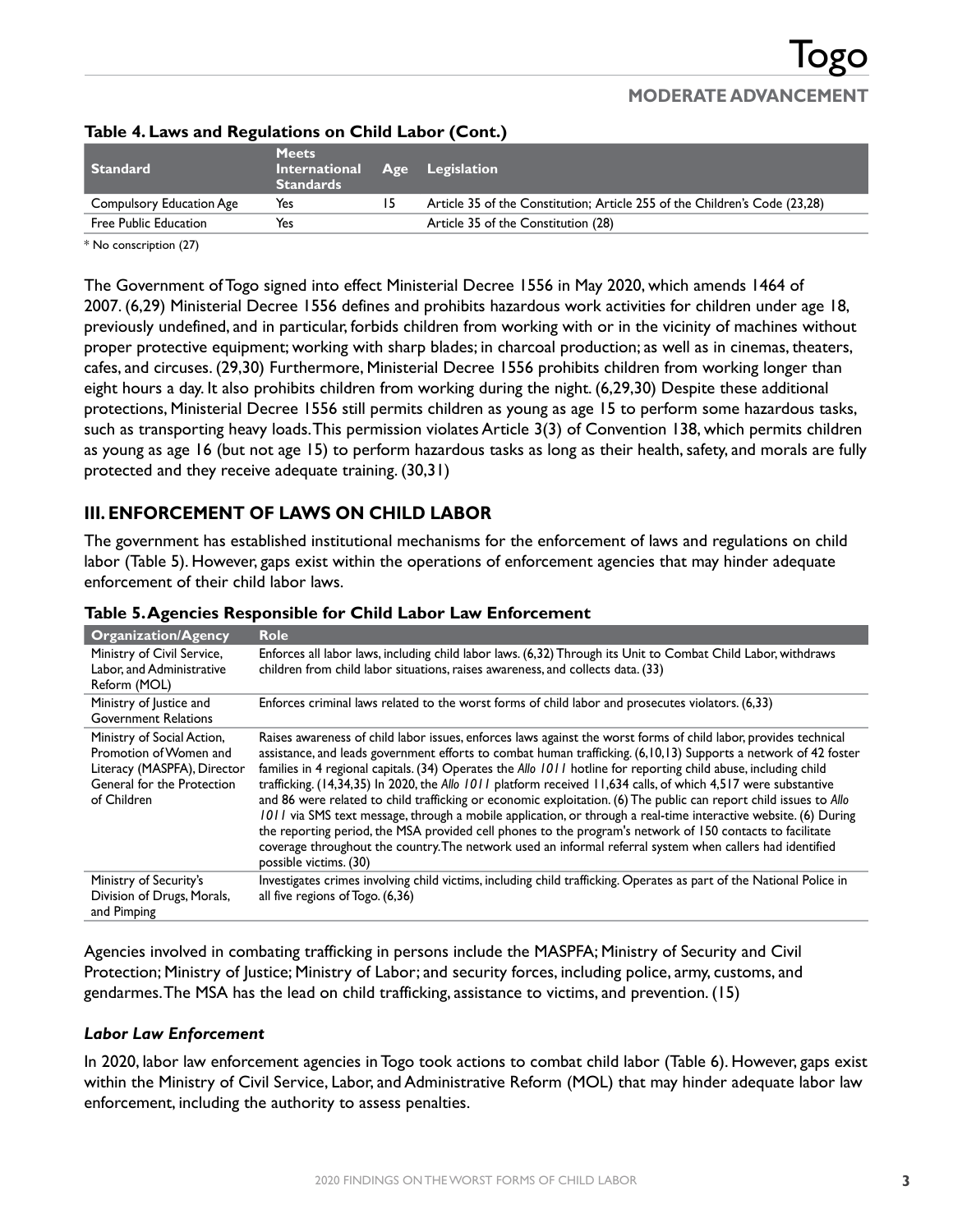### **Table 6. Labor Law Enforcement Efforts Related to Child Labor**

| <b>Overview of Labor Law Enforcement</b>                                           | 2019        | 2020        |
|------------------------------------------------------------------------------------|-------------|-------------|
| Labor Inspectorate Funding                                                         | \$71,851(9) | \$73,162(6) |
| Number of Labor Inspectors                                                         | 128(9)      | 128(6)      |
| Inspectorate Authorized to Assess Penalties                                        | No (9)      | No (22)     |
| Initial Training for New Labor Inspectors                                          | Yes $(9)$   | Yes $(6)$   |
| Training on New Laws Related to Child Labor                                        | N/A(9)      | N/A(6)      |
| <b>Refresher Courses Provided</b>                                                  | Yes $(9)$   | Yes $(6)$   |
| Number of Labor Inspections Conducted                                              | 1,168(6)    | 569 (30)    |
| Number Conducted at Worksite                                                       | Unknown (9) | 126(30)     |
| Number of Child Labor Violations Found                                             | 716 (37)    | 22 (30)     |
| Number of Child Labor Violations for Which Penalties Were Imposed                  | Unknown (9) | 8(30)       |
| Number of Child Labor Penalties Imposed that Were Collected                        | Unknown (9) | 0(30)       |
| Routine Inspections Conducted                                                      | Yes $(9)$   | Yes $(6)$   |
| Routine Inspections Targeted                                                       | Unknown (9) | Yes (30)    |
| Unannounced Inspections Permitted                                                  | Yes $(9)$   | Yes $(22)$  |
| Unannounced Inspections Conducted                                                  | Yes $(9)$   | Yes $(6)$   |
| <b>Complaint Mechanism Exists</b>                                                  | Yes $(9)$   | Yes $(6)$   |
| Reciprocal Referral Mechanism Exists Between Labor Authorities and Social Services | Yes $(9)$   | Yes $(6)$   |

In addition to the 128 MOL labor inspectors, the MOL seconds 60 labor inspectors to the Togolese Revenue Office (OTR), who accompany OTR tax inspectors and report on any labor infractions, including those related to child labor. None of the labor inspectors at the MOL or OTR are authorized to assess penalties, however. (6,9,30) The MOL lacks sufficient resources for fuel and transportation, which may hinder its ability to conduct inspections. (6,9,32) In addition, the Labor Code makes labor inspectors responsible for reconciliation and arbitration in collective disputes, which may detract from their primary duties of conducting inspections and enforcing the Labor Code. (22) Routine inspections were conducted; however, the majority of child labor occurs in the informal sector, in which inspectors are legally allowed to inspect, but rarely do. (9,22)

### *Criminal Law Enforcement*

Research did not find information on whether criminal law enforcement agencies in Togo took actions to combat child labor.

#### **Table 7. Criminal Law Enforcement Efforts Related to Child Labor**

| <b>Overview of Criminal Law Enforcement</b>                                           | 2019        | 2020        |
|---------------------------------------------------------------------------------------|-------------|-------------|
| Initial Training for New Criminal Investigators                                       | Yes $(9)$   | Yes $(6)$   |
| Training on New Laws Related to the Worst Forms of Child Labor                        | N/A         | N/A(6)      |
| <b>Refresher Courses Provided</b>                                                     | Unknown (9) | N/A (6)     |
| Number of Investigations                                                              | Unknown (9) | Unknown (6) |
| Number of Violations Found                                                            | Unknown (9) | Unknown (6) |
| Number of Prosecutions Initiated                                                      | Unknown (9) | Unknown (6) |
| <b>Number of Convictions</b>                                                          | Unknown (9) | Unknown (6) |
| Imposed Penalties for Violations Related to the Worst Forms of Child Labor            | Unknown (9) | Unknown (6) |
| Reciprocal Referral Mechanism Exists Between Criminal Authorities and Social Services | Yes $(9)$   | Yes $(6)$   |

The government did not provide information on its criminal law enforcement efforts on the number of investigations, violations found, prosecutions initiated, convictions, and penalties imposed for inclusion in this report. Investigators lacked the resources to adequately enforce the law. Research also indicates that poor recordkeeping, a shortage of physical copies of existing child labor laws throughout the country, and high investigator turnover result in gaps in knowledge and enforcement capacity. (9)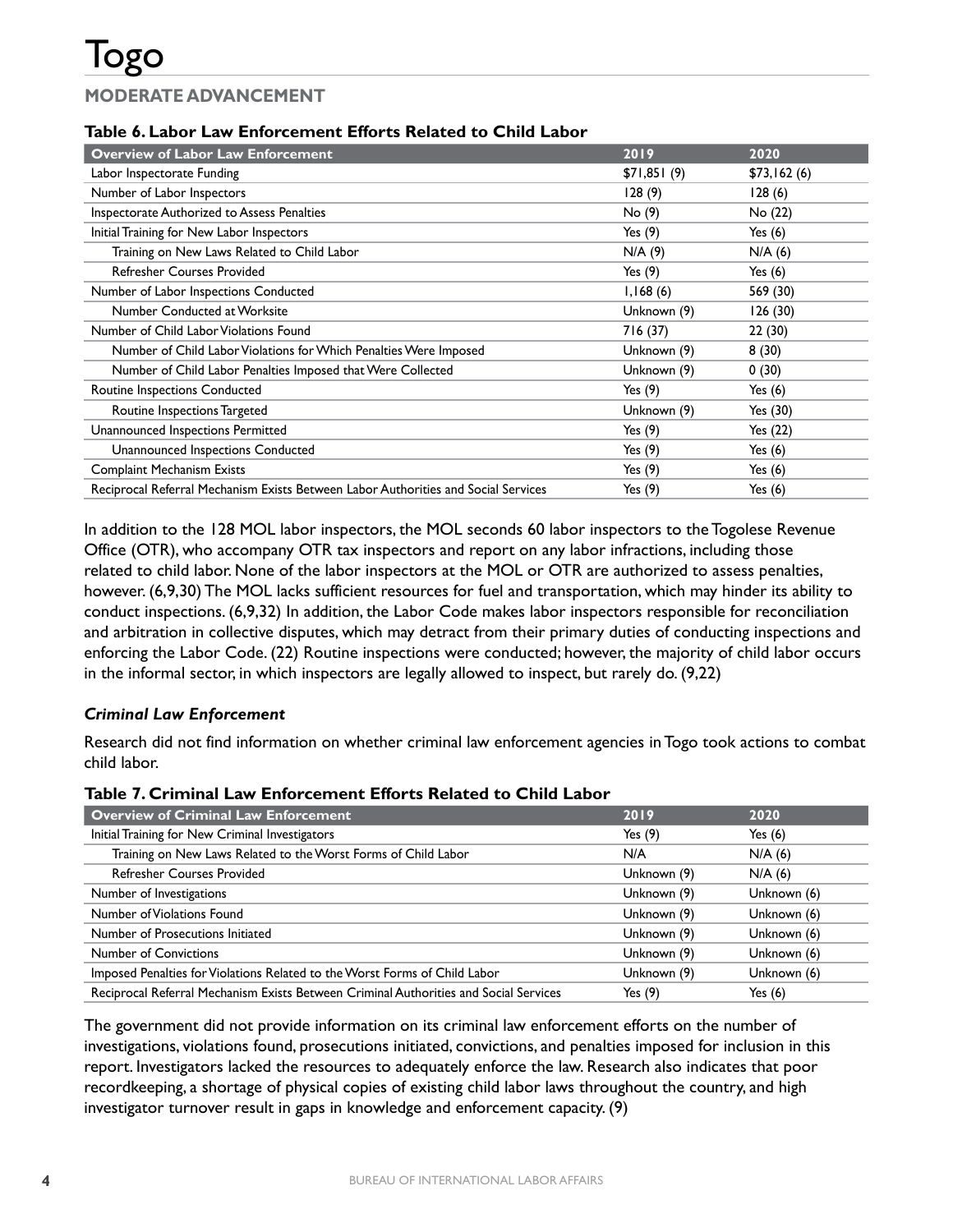Cases involving child trafficking may be settled outside of court due to difficulties gathering evidence. In addition, judges may be reluctant to impose fines or prison sentences in cases in which parents are involved due to a fear of perpetuating the poverty that originally led them to violate child trafficking laws. (6,11) During the reporting period, research indicated that officials intercepted 250 children at Togo's borders destined for Nigeria, Gabon, Benin, and Burkina Faso. The government returned these children to their families in Togo. (15)

The Ministry of Justice (MOJ) reported that no child trafficking convictions were obtained during the reporting period. (30) The Assize Courts in Lome and Kara that handle all human trafficking cases were not operational during the reporting period citing the pandemic. (15) Research indicates that the Assize Court system's process for addressing child trafficking is slow and expensive, which can deter victims from participating. The two Assize Courts have too many cases to handle, and cases deemed less serious are deprioritized, meaning that it can take years for the courts to hear them. (15) In 2020, the government allocated \$11,667 (7,000,000 CFA) to conduct its third edition of a nationwide awareness campaign on trafficking in persons. (15)

# **IV. COORDINATION OF GOVERNMENT EFFORTS ON CHILD LABOR**

The government has established mechanisms to coordinate its efforts to address child labor (Table 8). However, gaps exist that hinder the effective coordination of efforts to address child labor, including funding constraints.

| <b>Coordinating Body</b>                                                                                      | <b>Role &amp; Description</b>                                                                                                                                                                                                                                                                                                                                                                                                                                                                                                                                                                                               |
|---------------------------------------------------------------------------------------------------------------|-----------------------------------------------------------------------------------------------------------------------------------------------------------------------------------------------------------------------------------------------------------------------------------------------------------------------------------------------------------------------------------------------------------------------------------------------------------------------------------------------------------------------------------------------------------------------------------------------------------------------------|
| National Steering<br>Committee for the<br>Prohibition and Elimination<br>of the Worst Forms of Child<br>Labor | Coordinating government body for child labor issues. Comprises representatives from 17 ministries and NGOs;<br>the MOL's Unit to Combat Child Labor serves as the permanent secretariat. (9) Operates at the community<br>level. (9,12) The National Steering Committee was active during the reporting period reviewing the previous<br>National Action Plan and finalizing the 2020–2024 National Action Plan (PANLTE). (6)                                                                                                                                                                                               |
| Committee for Social<br>Reintegration of Children<br>(CNARSEVT)                                               | Manages anti-child trafficking efforts, acts as the government's central hub of information for trafficking in Togo,<br>and drafts an annual report on data in human trafficking, which is sent to the Economic Community of West<br>African States (ECOWAS). (15,38) Has representatives from the ministries of Labor, Justice, Health, Security,<br>and Foreign Affairs. (15) Met regularly throughout the year. (38) Research indicates that CNARSEVT faced<br>operational challenges during the reporting period due to lack of financial resources despite receiving support<br>from UNICEF and Expertise France. (15) |
| Federated Bodies*                                                                                             | The government established 84 community-based child protection entities known as "federated bodies" to<br>replace the previous "Local Vigilance Committees" that had become inactive. The new federated bodies held<br>community dialogues to raise broad child abuse issues—including child trafficking—and identify and implement<br>programming such as awareness raising, counseling, and reporting. (30)                                                                                                                                                                                                               |

### **Table 8. Key Mechanisms to Coordinate Government Efforts on Child Labor**

\* Mechanism to coordinate efforts to address child labor was created during the reporting period.

The Government of Togo does not reliably disburse the allocated budget for the National Steering Committee for the Prohibition and Elimination of the Worst Forms of Child Labor, limiting its ability to combat child labor and support data collection efforts. (9) During the reporting period, the government worked towards the establishment of a National Commission Against Trafficking, but had not yet finalized the decree to enter it into force. (6) The Government of Togo signed a Tripartite Agreement with Benin and Burkina Faso in December 2019 to improve protection of child trafficking victims, and in July 2020, held a launch event to share information about the agreement. (15) Research indicates that the government was not able to fully implement the agreement during the reporting period, citing complications due to the COVID-19 pandemic. (15)

## **V. GOVERNMENT POLICIES ON CHILD LABOR**

The government has established policies related to child labor (Table 9). However, policy gaps exist that hinder efforts to address child labor, including implementation.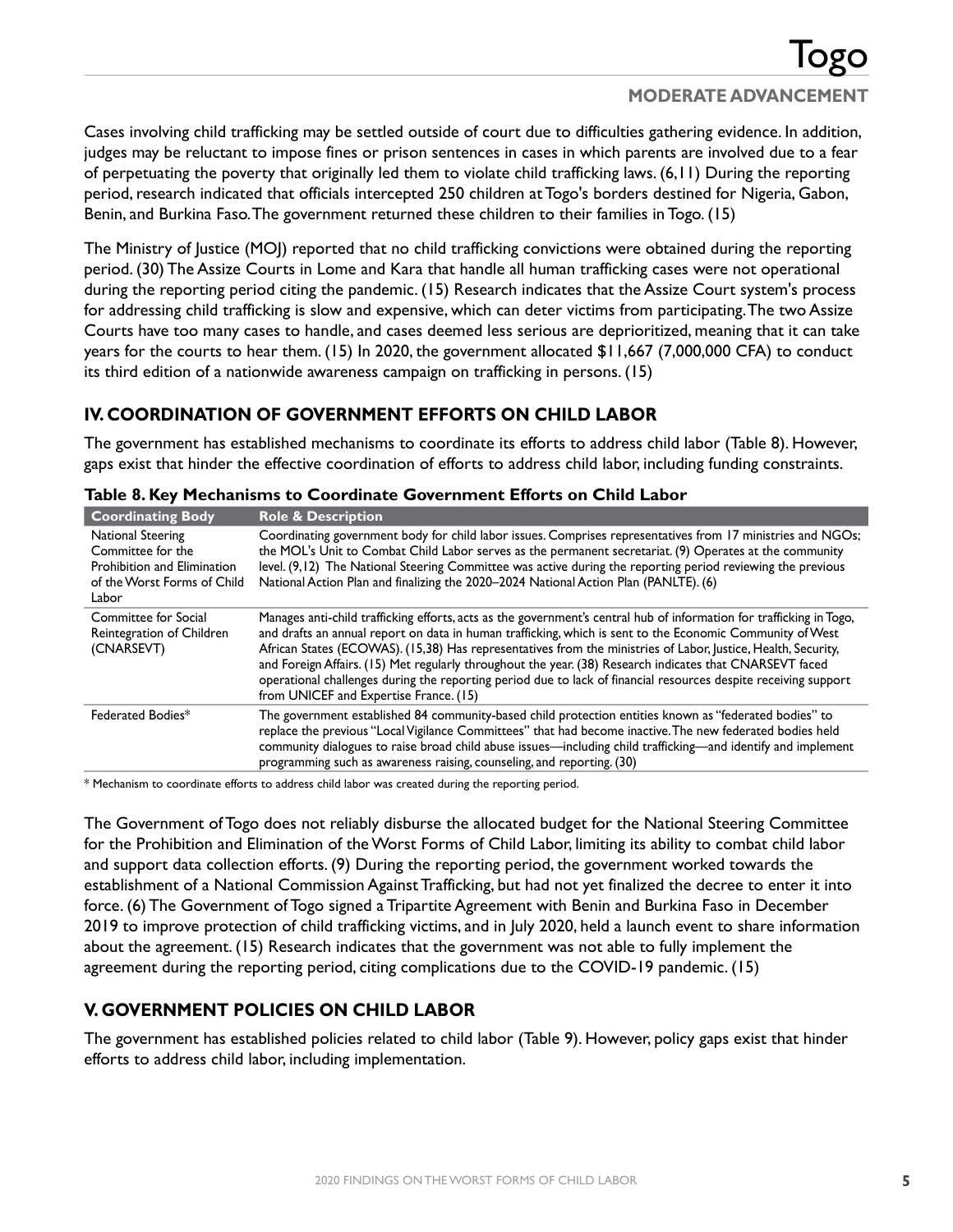### **Table 9. Key Policies Related to Child Labor**

| <b>Policy</b>                                                                                                         | <b>Description</b>                                                                                                                                                                                                                                                                                                                                                                                                                                                                                                                           |
|-----------------------------------------------------------------------------------------------------------------------|----------------------------------------------------------------------------------------------------------------------------------------------------------------------------------------------------------------------------------------------------------------------------------------------------------------------------------------------------------------------------------------------------------------------------------------------------------------------------------------------------------------------------------------------|
| National Action Plan for the<br>Elimination of the Worst<br>Forms of Child Labor<br>(PANLTE) (2020-2024) <sup>+</sup> | Taking a multi-sectoral approach, PANLTE takes into account the formal and informal economies in an attempt<br>to eliminate the worst forms of child labor. (6,30,39) The government launched implementation activities in<br>2021. (30)                                                                                                                                                                                                                                                                                                     |
| National Policy of Social<br>Protection                                                                               | MASPFA policy that aims to improve social safety nets, strengthen mechanisms to combat the exploitation of<br>children, and promote birth registration. (40) UNICEF has partnered with MASPFA, dedicating \$6.4 million of<br>UNICEF's 2019-2023 budget to promote child protection, including birth registration. (6)                                                                                                                                                                                                                       |
| Multi-lateral Agreements to<br>Combat Child Trafficking                                                               | In December 2019, the Governments of Togo, Benin, and Burkina Faso signed a trilateral agreement to combat<br>child trafficking. (9,41) On July 30, 2020, the government made this document available to the public. (6)                                                                                                                                                                                                                                                                                                                     |
| National Development Plan<br>$(2019 - 2022)$                                                                          | Aims to improve economic growth, structurally transform the Togolese economy, and strengthen social<br>protection and inclusion measures, including the implementation of a national biometric identification<br>system. (9,42) The government has done many activities related to the implementation of the National<br>Development Plan, which is cited at every meeting and for almost every government initiative, however, it is<br>difficult to track its annual activities since the accomplishments are not published anywhere. (43) |

† Policy was approved during the reporting period.

‡ The government had other policies that may have addressed child labor issues or had an impact on child labor. (44)

The Ministry of Social Action, Promotion of Women and Literacy's Anti-Trafficking in Persons Cell is working on a draft national action plan to combat human trafficking, and the Council of Ministers is reviewing a draft decree to create a coordinating body that would oversee its implementation. (15,17,30) The government also produced a new Education Sector Plan (2020–2030), as the previous one ended during the reporting period. While the new plan does not directly address eliminating child labor, it includes efforts to stimulate demand for education, including targeting localities where school access and retention are weak, especially for girls. The government's objective is to keep children in school instead of work and thereby reduce child labor. (30)

# **VI. SOCIAL PROGRAMS TO ADDRESS CHILD LABOR**

In 2020, the government funded and participated in programs that may contribute to preventing child labor (Table 10). However, gaps exist in these social programs, including the adequacy of programs to address the full scope of the problem.

| Program                       | <b>Description</b>                                                                                                                                                                                                                                                                                                                                                                                                                                                                                                                                                                                                                                                                                                                                                |
|-------------------------------|-------------------------------------------------------------------------------------------------------------------------------------------------------------------------------------------------------------------------------------------------------------------------------------------------------------------------------------------------------------------------------------------------------------------------------------------------------------------------------------------------------------------------------------------------------------------------------------------------------------------------------------------------------------------------------------------------------------------------------------------------------------------|
| World Bank-Funded<br>Programs | Aim to combat child labor by improving social safety nets for vulnerable families and increasing access to<br>education. Include: The Safety Nets and Basic Services Project (2017–2020), a \$29 million project implemented<br>by MASPFA and the Ministry of Grassroots Development (ANADEB), aims to provide social safety nets to<br>poor communities. (6,9,13,45-49) During the reporting period, the Safety Nets program continued to be<br>implemented. This project is due to be completed at the end of 2021. (6) Employment Opportunities for<br>Vulnerable Youth Project (2017–2021), a \$15 million program implemented by ANADEB, strives to provide<br>access to income-generating opportunities for targeted poor and vulnerable youth in Togo. (6) |

### **Table 10. Key Social Programs to Address Child Labor**

‡ The government had other social programs that may have included the goal of eliminating or preventing child labor. (20,34,45)

Social programs focus on alleviating poverty and promoting education rather than targeting specific sectors of child labor, such as domestic work. The government relies heavily on NGOs and international organizations for the implementation of social programs. (9,50) A shortage of funds may hinder program implementation. (9) As a result, the scope of existing programs is insufficient to fully address the extent of the problem, including in commercial sexual exploitation and domestic work. (9)

## **VII. SUGGESTED GOVERNMENT ACTIONS TO ELIMINATE CHILD LABOR**

Based on the reporting above, suggested actions are identified that would advance the elimination of child labor in Togo (Table 11).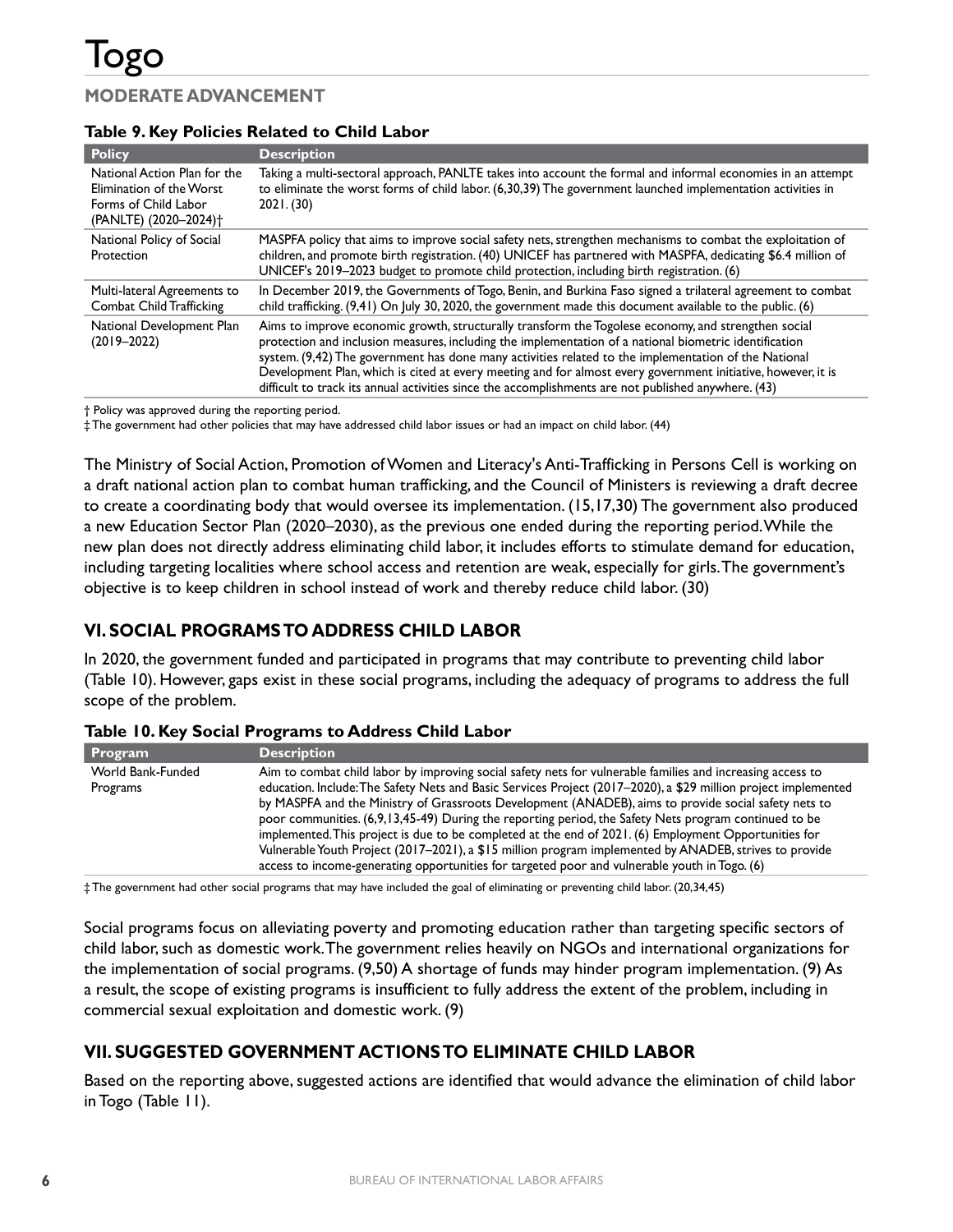|                        |                                                                                                                                                                                                                                              | Year(s)          |
|------------------------|----------------------------------------------------------------------------------------------------------------------------------------------------------------------------------------------------------------------------------------------|------------------|
| Area                   | <b>Suggested Action</b>                                                                                                                                                                                                                      | <b>Suggested</b> |
| Legal Framework        | Ensure that written law prohibits children from performing all types of hazardous labor.                                                                                                                                                     | 2020             |
| Enforcement            | Strengthen the labor inspectorate by authorizing labor inspectors to assess penalties.                                                                                                                                                       | $2014 - 2020$    |
|                        | Ensure that labor inspectors have the time and resources to carry out their primary duties of<br>inspection and monitoring of labor laws throughout the country, including in the informal sector.                                           | $2009 - 2020$    |
|                        | Publish data on criminal law enforcement efforts, including the number of investigations conducted,<br>criminal violations found, prosecutions initiated, convictions obtained, and penalties imposed for the<br>worst forms of child labor. | $2010 - 2020$    |
|                        | Ensure that criminal investigators have sufficient financial and physical resources to adequately<br>enforce criminal laws against child labor.                                                                                              | $2017 - 2020$    |
|                        | Ensure that criminal law enforcement officials receive training, including on new laws and refresher<br>courses, and that all regional offices have copies of relevant laws related to child labor.                                          | $2009 - 2020$    |
|                        | Enforce legal penalties for criminal violations, such as child trafficking.                                                                                                                                                                  | $2014 - 2020$    |
|                        | Ensure that court system processes for addressing child trafficking are timely so as not to deter<br>victims from reporting.                                                                                                                 | 2020             |
|                        | Address issues of poor recordkeeping and high investigator turnover to ensure solid adequate<br>enforcement capacity.                                                                                                                        | 2020             |
| Coordination           | Provide coordinating bodies with sufficient resources to implement their mandates to combat child<br>labor.                                                                                                                                  | $2018 - 2020$    |
|                        | Fully implement any agreement signed to protect child trafficking.                                                                                                                                                                           | 2020             |
| Government<br>Policies | Ensure that programs undertake intended projects and report on these activities, including for the<br>National Development Plan.                                                                                                             | 2020             |
|                        | Implement a policy that addresses all relevant worst forms of child labor.                                                                                                                                                                   | 2020             |
| Social Programs        | Increase access to education by eliminating school-related fees; ensuring that schools are free from<br>sexual and physical violence; and increasing the number of schools.                                                                  | $2010 - 2020$    |
|                        | Ensure that social protection programs to combat child labor receive adequate funding and are<br>sufficient to address the scope of the problem in all relevant sectors.                                                                     | $2009 - 2020$    |
|                        | Ensure that child labor elimination and prevention strategies are integrated into all relevant programs.                                                                                                                                     | $2016 - 2020$    |
|                        | Integrate child labor elimination and prevention strategies into the Education Sector Plan.                                                                                                                                                  | $2013 - 2020$    |
|                        | Ensure that social programs target commercial sexual exploitation and domestic work in addition to<br>alleviating poverty and promoting education.                                                                                           | $2019 - 2020$    |

### **Table 11. Suggested Government Actions to Eliminate Child Labor**

#### **REFERENCES**

- Direction Générale de la Statistique et de la Comptabilité Nationale de la Republique Togolaise. Rapport Final de l'Enquête Nationale sur le Travail des Enfants au Togo. Geneva: ILO-IPEC, 2010: RAF/06/06/ FRA. Source on file.
- 2 UCW. Priorités et rôles des acteurs publics dans la lutte contre le travail des enfants. Rome: June 2015. [http://www.ceistorvergata.it/public/CEIS/image/UCW/PaperUCW/](http://www.ceistorvergata.it/public/CEIS/image/UCW/PaperUCW/Country%20Reports/TogoPRIORITES_Complete/Priorit%C3%A9s_r%C3%B4les_acteurs_publics_lutte_travail_enfants_Togo_rev.pdf) Country Reports/TogoPRIORITES\_Complete/Priorités\_rôles\_acteurs publics lutte travail enfants Togo rev.pdf
- 3 ILO Committee of Experts. Individual Observation concerning Minimum Age Convention, 1973 (No. 138) Togo (ratification: 1984). Published: 2017. [http://www.ilo.org/dyn/normlex/en/f?p=1000:13100:0::NO:13100](http://www.ilo.org/dyn/normlex/en/f?p=1000:13100:0::NO:13100:P13100_COMMENT_ID:3289901)

[:P13100\\_COMMENT\\_ID:3289901](http://www.ilo.org/dyn/normlex/en/f?p=1000:13100:0::NO:13100:P13100_COMMENT_ID:3289901)

- 4 Direction Générale de la Statistique et de la Comptabilité Nationale de la République Togolaise. Rapport Final de l'Enquête de Base sur le Travail des Enfants au Togo. Geneva: ILO-IPEC, 2010: TOG/07/01P/USA.
- 5 UN Human Rights Council. Compilation prepared by the Office of the United Nations High Commissioner for Human Rights in accordance with paragraph 15 (b) of the annex to Human Rights Council resolution 5/1 and paragraph 5 of the annex to Council resolution 16/21 – Togo. Geneva: August 22, 2016: A/HRC/WG.6/26/TGO/2. [http://daccess-ods.un.org/access.nsf/Get?Open&DS=A/HRC/WG.6/26/](http://daccess-ods.un.org/access.nsf/Get?Open&DS=A/HRC/WG.6/26/TGO/2&Lang=E) [TGO/2&Lang=E](http://daccess-ods.un.org/access.nsf/Get?Open&DS=A/HRC/WG.6/26/TGO/2&Lang=E)
- 6 U.S. Embassy- Lome. Reporting. January 19, 2021.
- 7 UNESCO Institute for Statistics. Gross intake ratio to the last grade of primary education, both sexes (%). Accessed March 3, 2021. For more information, please see "Children's Work and Education Statistics: Sources and Definitions" in the Reference Materials section of this report.<http://data.uis.unesco.org/>
- 8 ILO. Analysis of Child Economic Activity and School Attendance Statistics from National Household or Child Labor Surveys. Original data from Demographic and Health Survey (DHS), 2013–2014, Analysis received March 2021. Please see "Children's Work and Education Statistics: Sources and Definitions" in the Reference Materials section of this report.
- 9 U.S. Embassy- Lome. Reporting. January 15, 2020.
- 10 UCW. Togo: comprendre le travail des enfants et l'emploi des jeunes. Rome: November 2013. [http://160.80.46.20/public/CEIS/image/UCW/PaperUCW/Country](http://160.80.46.20/public/CEIS/image/UCW/PaperUCW/Country%20Reports/TogoCOMPRENDRE_Complete/Togo_travail_enfants_emploi_jeunes.pdf)  [Reports/TogoCOMPRENDRE\\_Complete/Togo\\_travail\\_enfants\\_emploi\\_](http://160.80.46.20/public/CEIS/image/UCW/PaperUCW/Country%20Reports/TogoCOMPRENDRE_Complete/Togo_travail_enfants_emploi_jeunes.pdf) [jeunes.pdf](http://160.80.46.20/public/CEIS/image/UCW/PaperUCW/Country%20Reports/TogoCOMPRENDRE_Complete/Togo_travail_enfants_emploi_jeunes.pdf)
- 11 MOJ official. Interview with USDOL official. June 27, 2018.
- 12 CDN and CNARSEVT officials. Interview with USDOL official. June 25, 2018.
- 13 MASPFA official. Interview with USDOL official. June 26, 2018.
- 14 U.S. Department of State. Trafficking in Persons Report- 2018: Togo. Washington, DC, June 28, 2018. <https://www.state.gov/reports/2018-trafficking-in-persons-report/togo/>